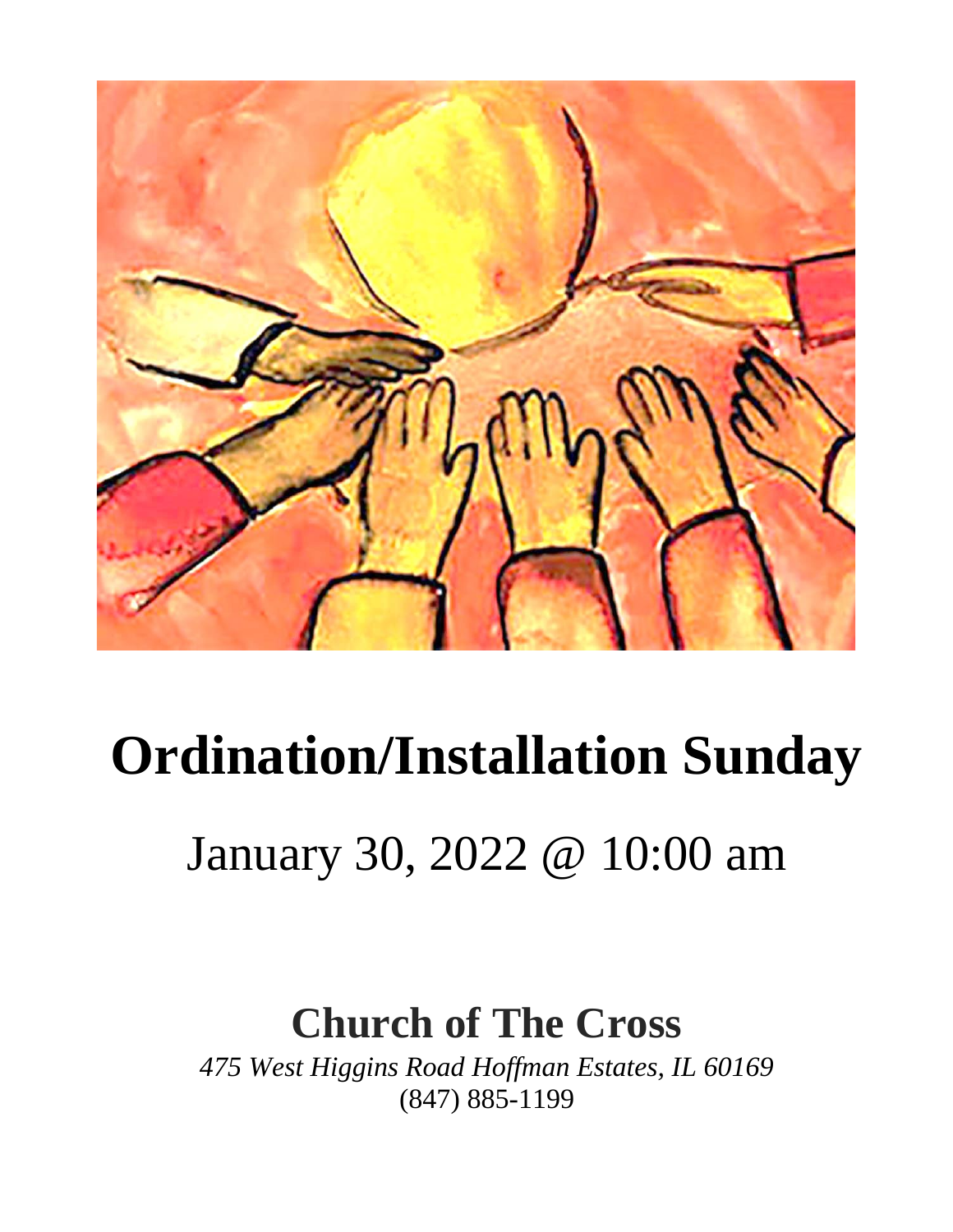#### **WELCOME ALL**

| PRELUDE                      | "Adagio Cantabile from Sonata Op. 13" by Ludwig van Beethoven                                                                                                                                                          |                         | Robert K.           |
|------------------------------|------------------------------------------------------------------------------------------------------------------------------------------------------------------------------------------------------------------------|-------------------------|---------------------|
| <b>WORDS OF WELCOME</b>      |                                                                                                                                                                                                                        |                         |                     |
| CALL TO WORSHIP <sup>1</sup> | Thank you, God, for gathering us.<br>Remind us again of your love.<br>The good news of the gospel is this:<br>the God of all creation came to dwell among us,<br>but we crucified this revelation of sacrificial love. |                         | Rev. Julie Peterson |
|                              | God went to the depths of hell to gather us all.<br>In Christ's resurrection we are drawn again to the presence of God.<br>This is good news for all who hear.                                                         |                         |                     |
| <b>OPENING HYMN</b>          |                                                                                                                                                                                                                        | "O Beauty Ever Ancient" | GTG #650            |
| <b>CALL TO CONFESSION</b>    |                                                                                                                                                                                                                        |                         | Stu T.              |
|                              | UNISON PRAYER OF CONFESSION <sup>1</sup>                                                                                                                                                                               |                         |                     |

**Generous God, when we set our tables, we imagine who belongs. We are satisfied to welcome those who we call our own. Our boundaries are drawn for our own family, our own congregation, our own neighborhood. We limit the seating to those who make us comfortable, and lay out the welcome mat for those who we choose to welcome. But your kingdom has no boundary. Before our birth you have known, loved, and claimed each and every one. Soften our hearts to those we rage against. Restore us to your vision of who belongs at the table. Renew us with your abundant mercy and love, which know no end. May it be so.**

OUR SILENT CONFESSION

| <b>ASSURANCE OF FORGIVENESS</b>                                                                       |                                              | Rev. Julie Peterson |
|-------------------------------------------------------------------------------------------------------|----------------------------------------------|---------------------|
| <b>RESPONSE OF JOY</b>                                                                                | "Jesus Loves Me"                             |                     |
|                                                                                                       | <b>SHARE GOD'S LOVE</b>                      |                     |
| PRAYER OF ILLUMINATION                                                                                |                                              |                     |
| <b>FIRST SCRIPTURE READING</b><br>This is the word of God for the people of God.<br>Thanks be to God. | Jeremiah 1:4-10                              | Stu T.              |
| <b>SECOND SCRIPTURE READING</b>                                                                       | Luke $4:21-30$                               |                     |
| This is the word of God for the people of God.<br><b>Thanks be to God.</b>                            |                                              |                     |
|                                                                                                       | <b>BOLD</b> text is read by the Congregation | Page $ 2$           |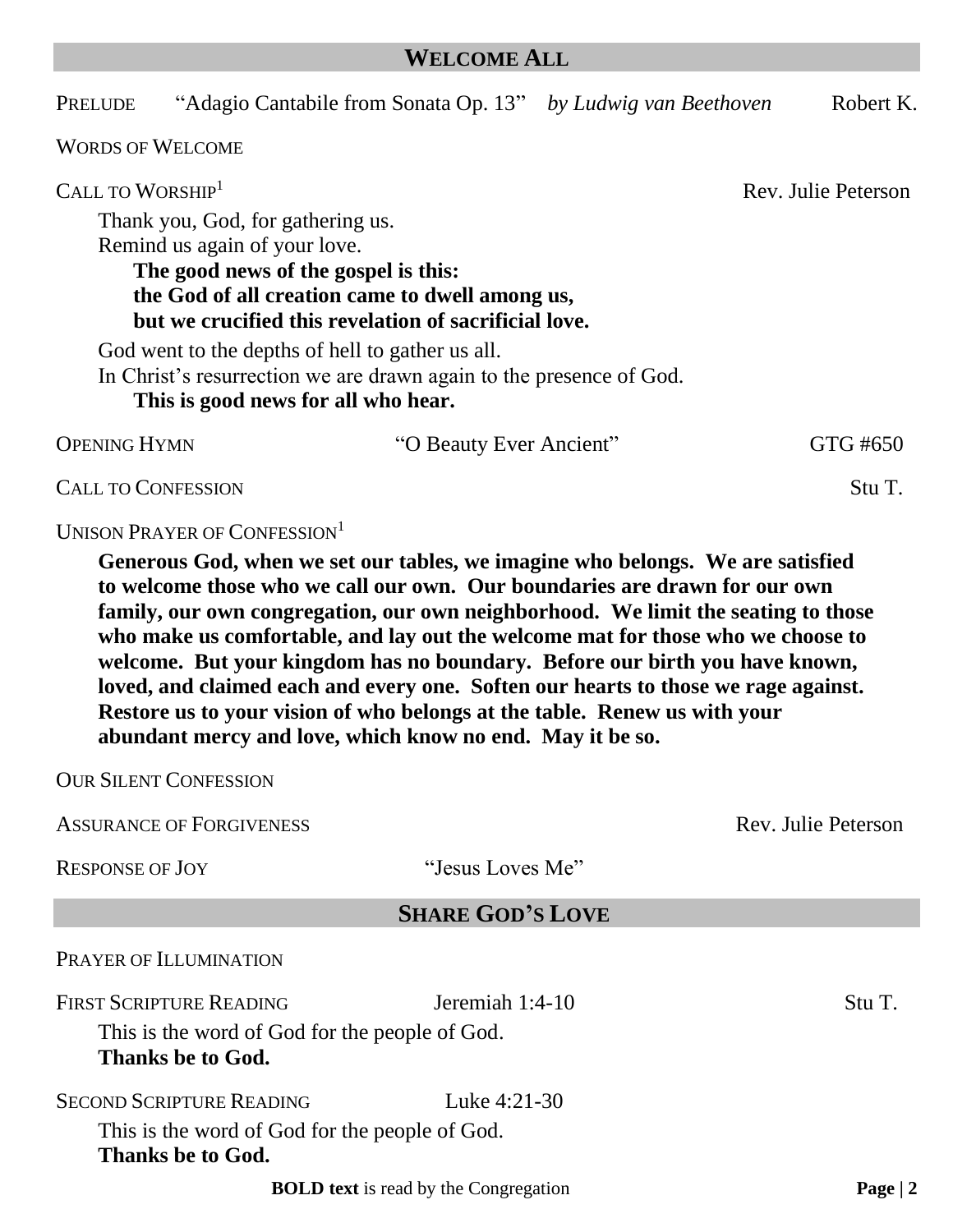SERMON *"<sup><i>m*</sup> *m M*<sup>*m*</sup> *mith you to deliver you m*<sup>*n*</sup> Rev. Julie Peterson

#### **OFFER HOPE …IN JESUS' NAME**

PASSING THE PEACE "Dona Nobis Pacem"

AFFIRMATION OF FAITH *1 Corinthians 13* Stu T. **This we believe… If I speak in the tongues of mortals and of angels, but do not have love, I am a noisy gong or a clanging cymbal. And if I have prophetic powers, and understand all mysteries and all knowledge, and if I have all faith, so as to remove mountains, but do not have love, I am nothing. If I give away all my possessions, and if I hand over my body so that I may boast, but do not have love, I gain nothing.**

**Love is patient; love is kind; love is not envious or boastful or arrogant or rude. It does not insist on its own way; it is not irritable or resentful; it does not rejoice in wrongdoing, but rejoices in the truth. Love bears all things, believes all things, hopes all things, endures all things.**

**Love never ends. But as for prophecies, they will come to an end; as for tongues, they will cease; as for knowledge, it will come to an end. For we know only in part, and we prophesy only in part; but when the complete comes, the partial will come to an end. When I was a child, I spoke like a child, I thought like a child, I reasoned like a child; when I became an adult, I put an end to childish ways. For now we see in a mirror, dimly, but then we will see face to face.** 

**Now I know only in part; then I will know fully, even as I have been fully known. And now faith, hope, and love abide, these three; and the greatest of these is love.**

PRAYERS OF THE PEOPLE AND THE LORD'S PRAYER

PRESENTING OUR TITHES AND OFFERINGS TO GOD

| <b>CHORAL OFFERTORY</b>     | "Sometimes Alleluia"                                                            | by Chuck Girard |
|-----------------------------|---------------------------------------------------------------------------------|-----------------|
| <b>PRAYER OF DEDICATION</b> |                                                                                 | Stu T.          |
| <b>CLOSING HYMN</b>         | "Will You Come and Follow Me"                                                   | GTG #726        |
| <b>BENEDICTION</b>          |                                                                                 |                 |
|                             | <b>POSTLUDE</b> "From Heaven Above to Earth I Come" by Johann Gottfried Walther | Robert K.       |

<sup>1</sup>Call to Worship 55.1, © 2022 Office of Theology and Worship Presbyterian Church (U.S.A.) p56

**BOLD text** is read by the Congregation **Page | 3**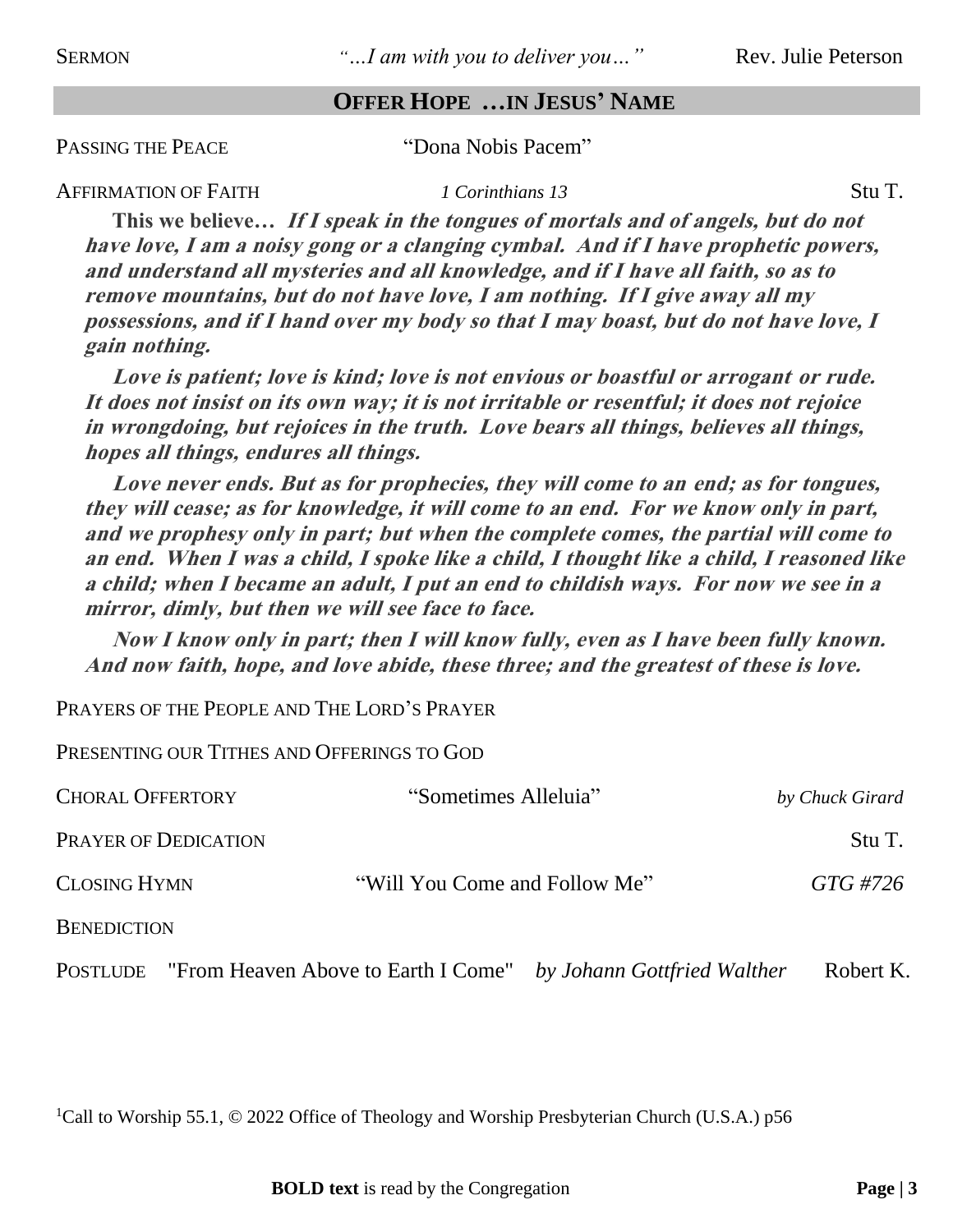

#### **ORDINATION AND INSTALLATION**

*Elders:* Charlie Keppel, Sue Liautaud, Ken Groenewold, Stu Truelsen *Deacons:* Nancy Keppel, Suzanne Letterer, Lois McPherson, Jeff Peterson

We thank God for our unity in diversity. There are different kinds of gifts:

#### **but the same Spirit.**

There are different kinds of service:

#### **but the same Lord.**

There are different kinds of working:

**but the same God. Praise to God Almighty, Father, Son, and Holy Spirit, who works in us in all these ways. Amen.**

#### **STATEMENT ON ORDINATION AND INSTALLATION**

#### **REAFFIRMATION OF THE BAPTISMAL COVENANT**

Trusting in the gracious mercy of God, do you turn from the ways of sin and renounce evil and its power in the world? **I do.**

Do you turn to Jesus Christ and accept him as your Lord and Savior, trusting in his grace and love? **I do.**

Will you be Christ's faithful disciple, obeying his Word and showing his love? **I will, with God's help.**

#### **THE APOSTLE'S CREED**

#### **I believe in God, the Father Almighty, creator of heaven and earth.**

**BOLD text** is read by the Congregation **Page | 4**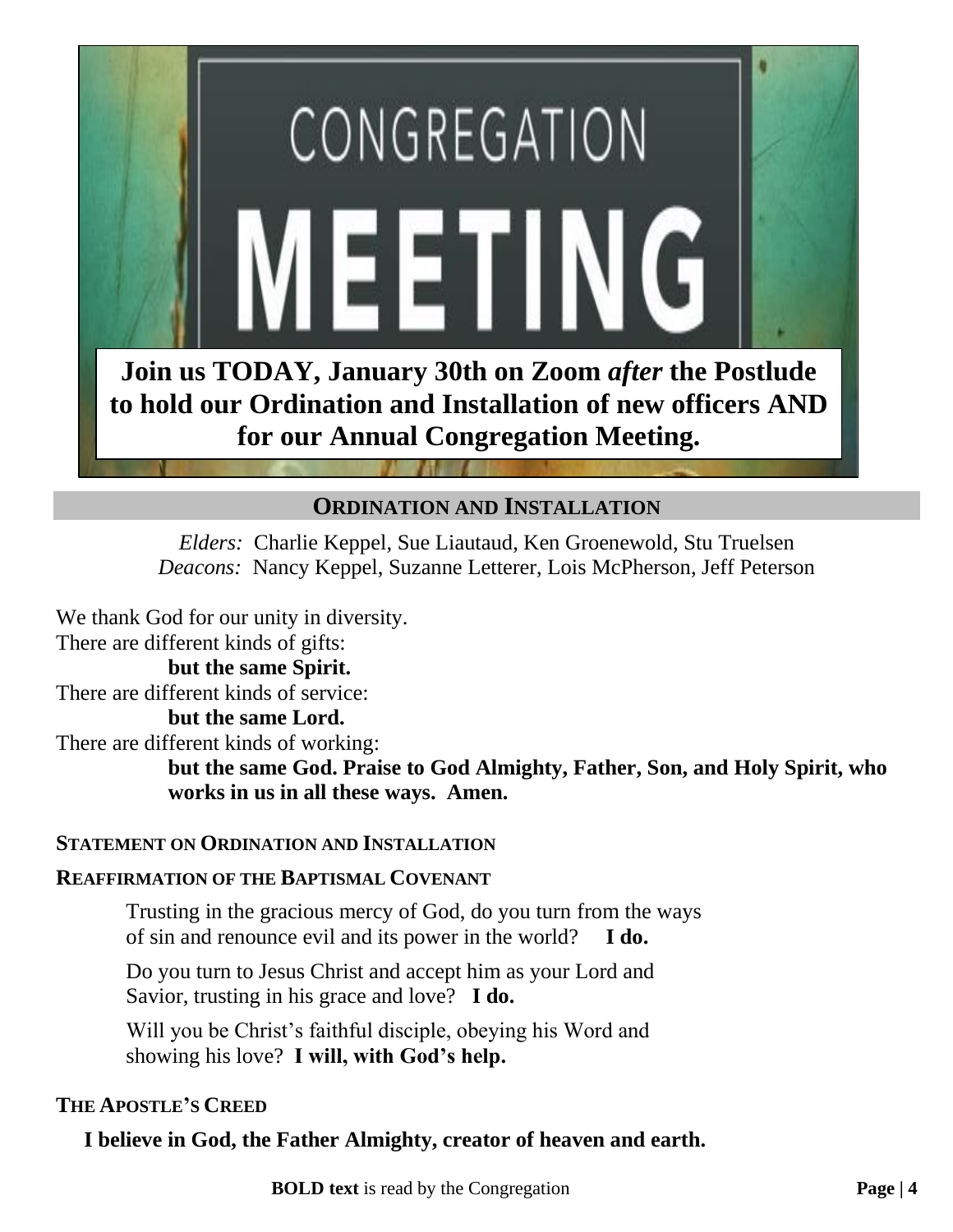**I believe in Jesus Christ, God's only Son, our Lord, who was conceived by the Holy Spirit, born of the Virgin Mary, suffered under Pontius Pilate, was crucified, died, and was buried; he descended to the dead. On the third day he rose again; he ascended into heaven, he is seated at the right hand of the Father, and he will come to judge the living and the dead.**

**I believe in the Holy Spirit, the holy catholic Church, the communion of saints, the forgiveness of sins, the resurrection of the body, and the life everlasting. Amen.**

**PRAYER OF THANKSGIVING FOR BAPTISM:** The Lord be with you. **And also with you.** Let us give thanks to the Lord our God. **It is right to give our thanks and praise.** Eternal and gracious God … Amen.

#### **CONSTITUTIONAL QUESTIONS**

#### To the Candidates

To the Congregation

Do we, members of our Lord's church, accept Ruling Elders *Charlie Keppel, Sue Liautaud, Ken Groenewold, Stu Truelsen,* and Deacons *Nancy Keppel, Suzanne Letterer, Lois McPherson, and Jeff Peterson* as chosen by God through the voice of this congregation to lead us in the way of Jesus Christ? **We do.**

Do we agree to pray for them, to encourage them, to respect their decisions, and to follow as they guide us, serving Jesus Christ, who alone is Head of the Church? **We do.**

#### **ORDINATION PRAYER & LAYING ON OF HANDS**

#### **INSTALLATION PRAYER**

*… the congregation will join the pastoral prayer when invited by the Clerk of Session...* Let us all now pray together…

**Gracious God, pour out your Spirit of power and truth upon the whole church that we may be for you a holy people, baptized to serve you in the world. Sustain this congregation in ministry. Ground us in the gospel, secure our hope in Christ, strengthen our service to the outcast, and increase our love for one another. Show us the transforming power of your grace in our life together, that we may be servants of the gospel, offering a compelling witness in the world to the good news of Christ Jesus our Lord. Amen.**

**DECLARATION OF INSTALLATION CHARGE AND WELCOME**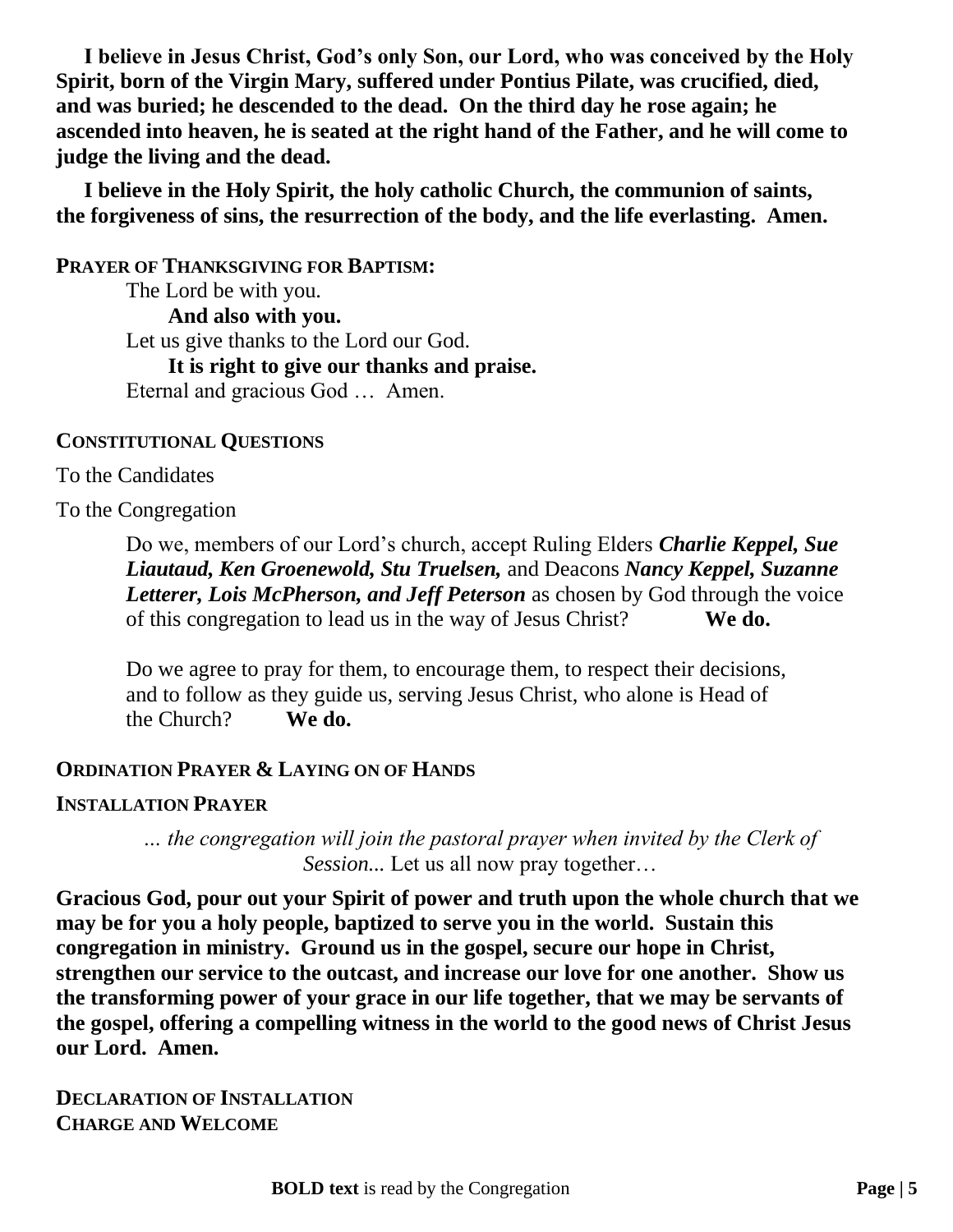## **Welcome All Share God's Love Offer Hope** all in Jesus' Name

**Linda A** (sister of Judy M) **Steve A** (father-in-law of Glenna's daughter) **Connie & Ed** (friends of Karen) **Beth B** (Stu R's sister) **Kevin B** (Joe L's co-worker/friend) **Mildred B Mary Ann B Susan B Andree C Carl/Til** (John/Cheryl's friends) **Connie** (Karen F's friend) **Chuck C** (Laura D's brother) Patrick C (Stu/Marie's son-in-law) **Renee C** (Laura's sister-in-law) **Jim C** (Mary Ann's son-in-law) **Tom C** (Ann M's brother-in-law) **Sabina C** (Adelaide's sister-in-law) **Betty D** (Marie R's cousin) **Cecily** (Laura D) **Linda D** (Jim/ Sue's relative) **Betty F** (Chris L's mother) Abby **F** (Chris/Mike's granddaughter) **Donna F** (Jim/Sue's aunt) **Karen F Geri &** (Son/wife) **Brian/Kim**  (Adelaide's neighbors) **Adelaide G Bruce & Linda G** (friends of Stu/Marie) **Nick G** (Stu/Marie's grandson)

**Rita H** (Jim/Ann's relative) **Jack H** (friend of Mike/ Chris L) **James & Sandra (**friends of John/Cheryl) **Jessica** (Charlie/Nancy's niece) **Pam L Phyllis L Bob L** (friend of Judy T) **Luca** (Ann S's grandson) **Albion M, Sr** (Adelaide's friend) **Ms Bernie & Ernie M** (friends of Adelaide) **Crisann M** (friend of Mike/Chris L) **Judy M Lisa M** (Karen's daughter) **Steve M Matt / family & an employee** (friends of Cheryl and John) **George R Tom R** (Sue Li.'s brother) **Ann & Geoff S Tom T** (Chris L's brother-in-law) **Larry V** (Jim V's father) **Carter W** (Dave W's grandson) **Yao** (Adelaide's friend) **Caregivers** 

**People devastated by terrorism Our world and all affected by COVID-19 Families who grieve losses**

• **Bob Lannard** (Judie' friend)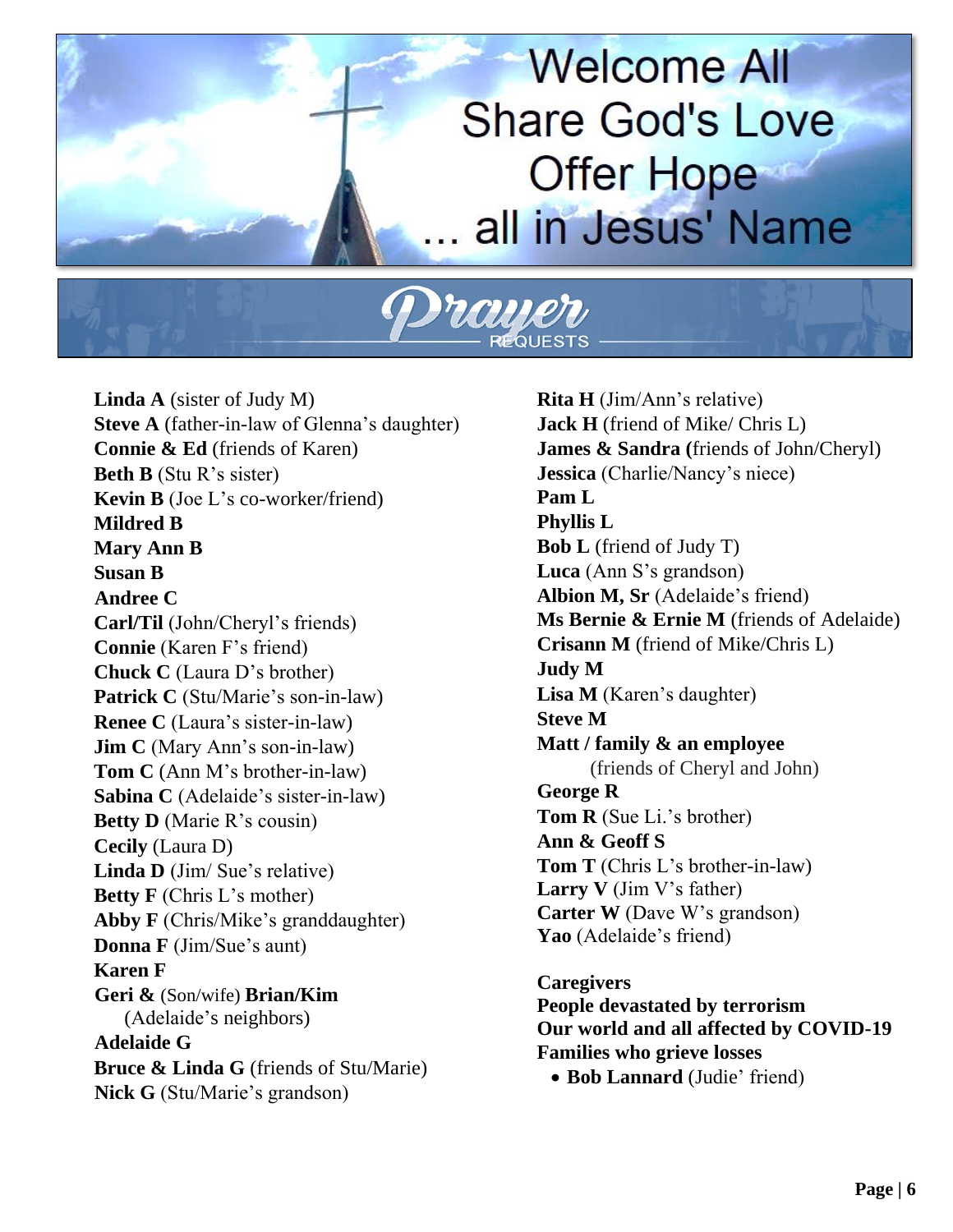## ZOOM BOOK CLUB SCHEDULE

**Wednesday, February 16, 2022 @ 7pm: "The Way of Beauty" by Caille De Maio**

**Wednesday, March 16, 2022 @ 7pm: "Then She Was Gone" by Lisa Jewell**

 **Please email Judie at** *[judietrue@gmail.com](mailto:judietrue@gmail.com)*  **for Zoom details**

# **ADULT SUNDAY SCHOOL**

**The group meets via Zoom on Sundays at 12 noon. We are currently studying "Tattoos on the Heart" By Gregory Boyle Everyone is invited to join the study! Please Contact Ken G. for the Zoom login details.**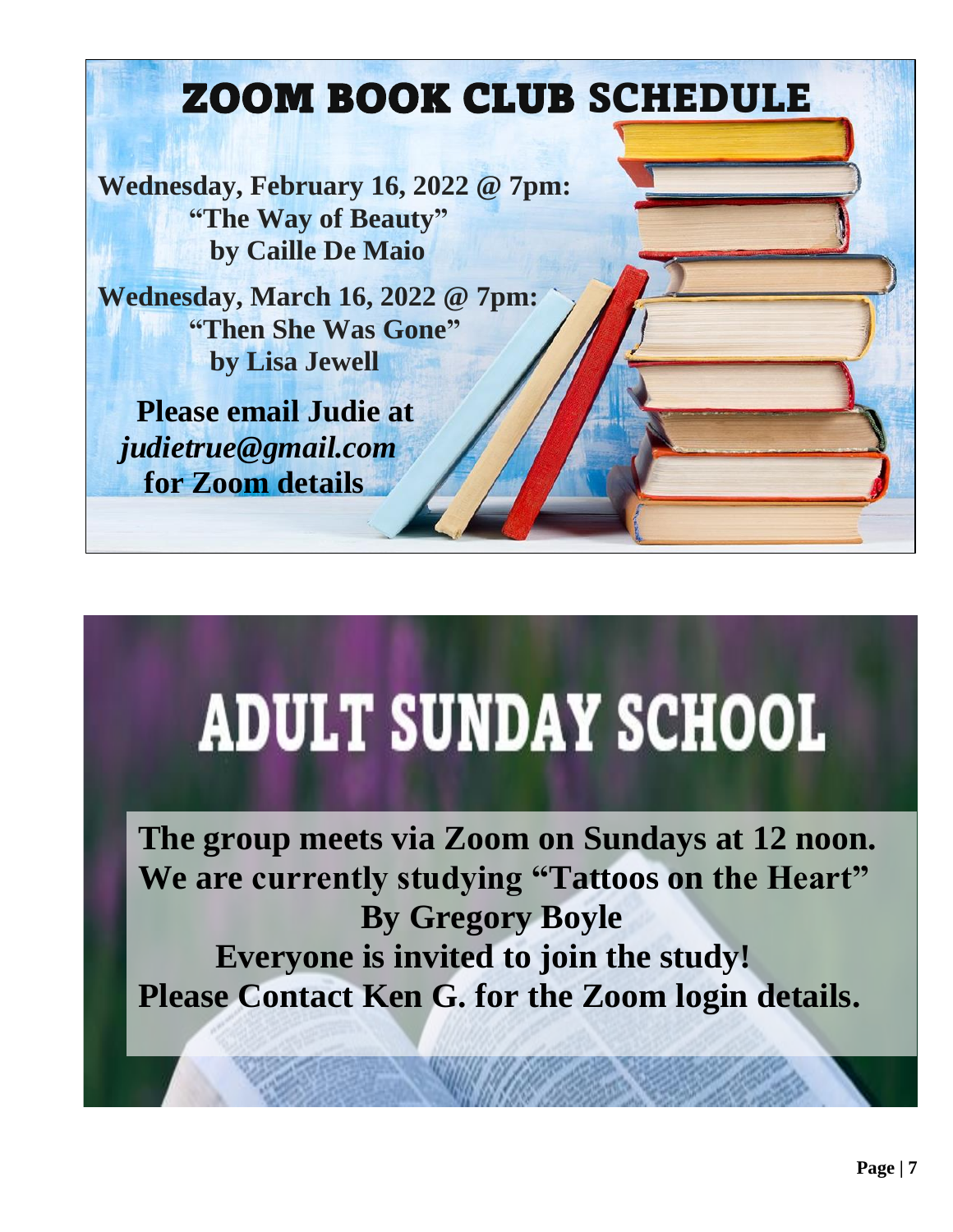

## LUNCH WITH PASTOR JULIE

**Join us via Zoom every Wednesday at 12 noon for bible study. We discuss scripture passages for our upcoming worship service. Contact Pastor Julie for the Zoom access information to join.**

| February 2  | Luke 5:1-11; Isaiah 6:1-13     |
|-------------|--------------------------------|
| February 9  | Luke 6:17-26; Jeremiah 17:5-10 |
| February 16 | Luke 6:27-38; Genesis 45:3-15  |
|             |                                |